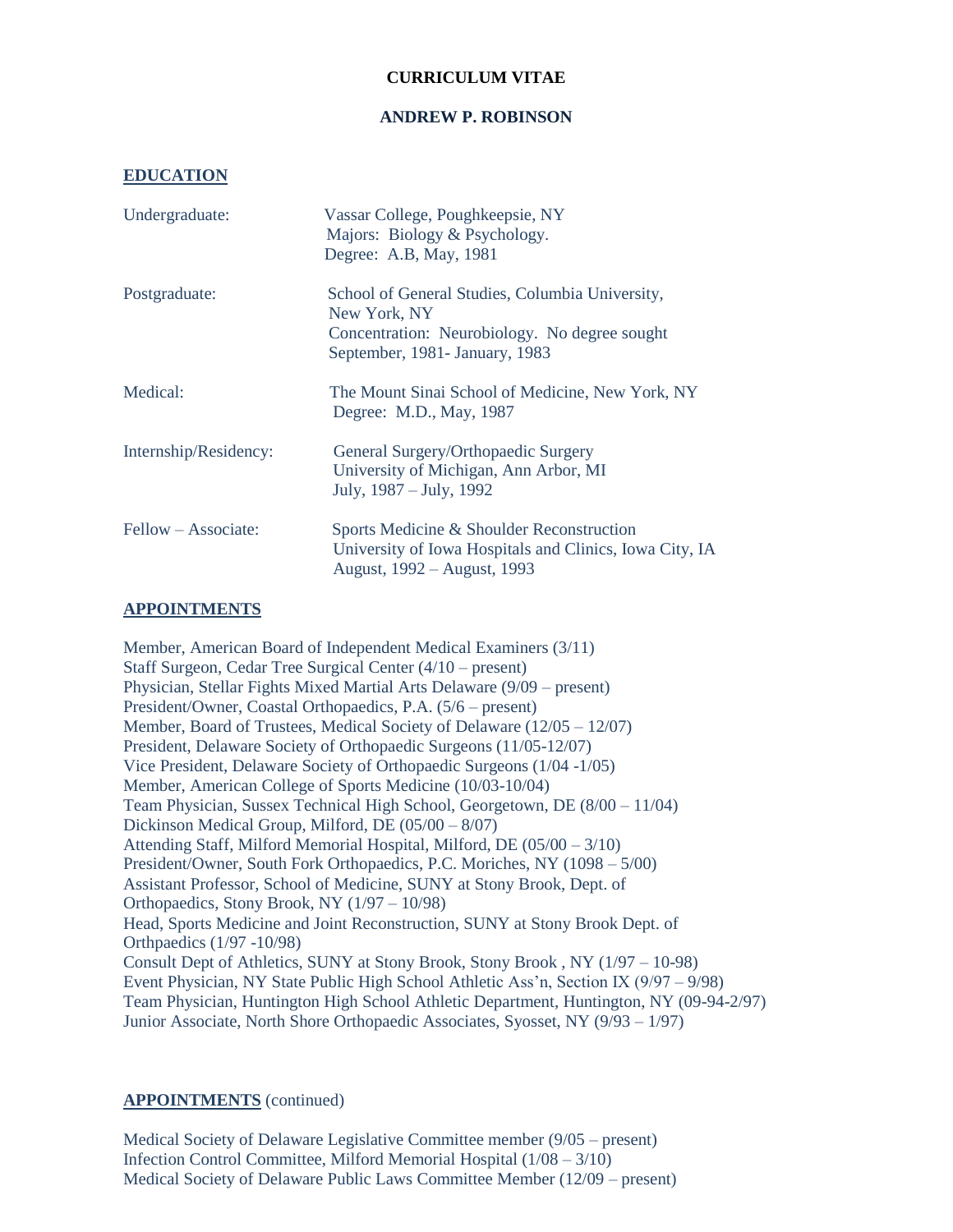Member, Delaware Society of Orthopaedic Surgeons (6/02 – present) Member, Delaware Medical Society; Member, Sussex County Medical Society (6/00 – present) Fellow, American Academy of Orthopaedic Surgeons (3/97) Member, Committee on Injury Prevention & Control Med. Society of the State of New York (9/97) Member, Suffolk County Medical Society, New York (1997) Diplomate, American Board of Orthopaedic Surgery (7/96) Member, Nassau County Medical Society, New York (1994) Member, University of Iowa Orthopaedic Alumni (1993) Member, University of Michigan Orthopaedic Society (1992)

# **LICENSURE**

State of New York, License #193730 Issued 9/93 State of Delaware, License # C1-0005879 Issues 3/00

### **PRESENTATIONS & MEETINGS**

Lecture Presentation: Anatomy & Physiology 101 for Attorneys. Continuing Legal Education Course, National Business Institute, Wilmington, DE, July 27, 2011: Hand and Wrist Injuries; Knee Injuries

Lecture Presentation: Stony Brook Sea Wolves Sports Medicine Symposium, Stony Brook, NY, April 25, 1998: Diagnosis and Management of Patellofemoral Disorders

Lecture Presentation: "Evaluation & Management of Acute Knee Injuries", in Evaluation and Management of the Acutely Injured Athlete (Conference Chairment): SUNY at Stony Brook, Sept 6, 1997

Lecture Presentation: Dept. of Orthopaedic Surgery, Grand Rounds: Huntington Hospital, Huntington, NY, Oct 26, 1994 Ulnar Neuropathy at the Elbow: Clinical, Diagnostic and Surgical Review

Lecture Presentation: American Shoulder and Elbow Surgeons, Specialty Day Meeting; AAOS Annual Meeting. New Orleans, LA Feb 27, 1994: Mechanoreceptors in Human Shoulder Capsule and Juxtalabral Tissue. Robinson, A.P., Tearse, D.S. Koch, B., Callaghan, J, and Brand, R.A. (Nominated for Neer Award)

Lecture Presentation: Samuel H. Camp Biomechanics Lectureship – Univ. of Michigan Section of Orthopaedic Surgery. Ann Arbor MI. April 16, 1992 Supracondylar Femur Fractures: A Biomechanical Analysis of Four Fixation Devices. Robinson A., Frankenburg, E., Hornovitch, J., Urquahart, A., Goldstein, J., and Goulet, J.

Section Leader – Trauma Discussions, AOA Resident's Conference, Ann Arbor, MI, March 11-14, 1992

Poster Presentation: Orthopaedic Research Society. Washington, D.C. Feb 17-20. Supracondylar Femur Fractures: A Biomechanical Analysis of Four Fracture Fixation Devices. Frankenburg. E.P., Robinson, A.P., Urquhart, A.G. and Goulet, J.G.

### **PUBLICATIONS**

Scher, B.S., Scher, W., Robinson, A.P. and Waxman, S. DNA Ligase and DNAse Activities in Mouse Erythroleukemia Cells During Dimethyl Sulfoxide-Induced Differentation. Cancer Research 42(4): 1300-1306 (1982)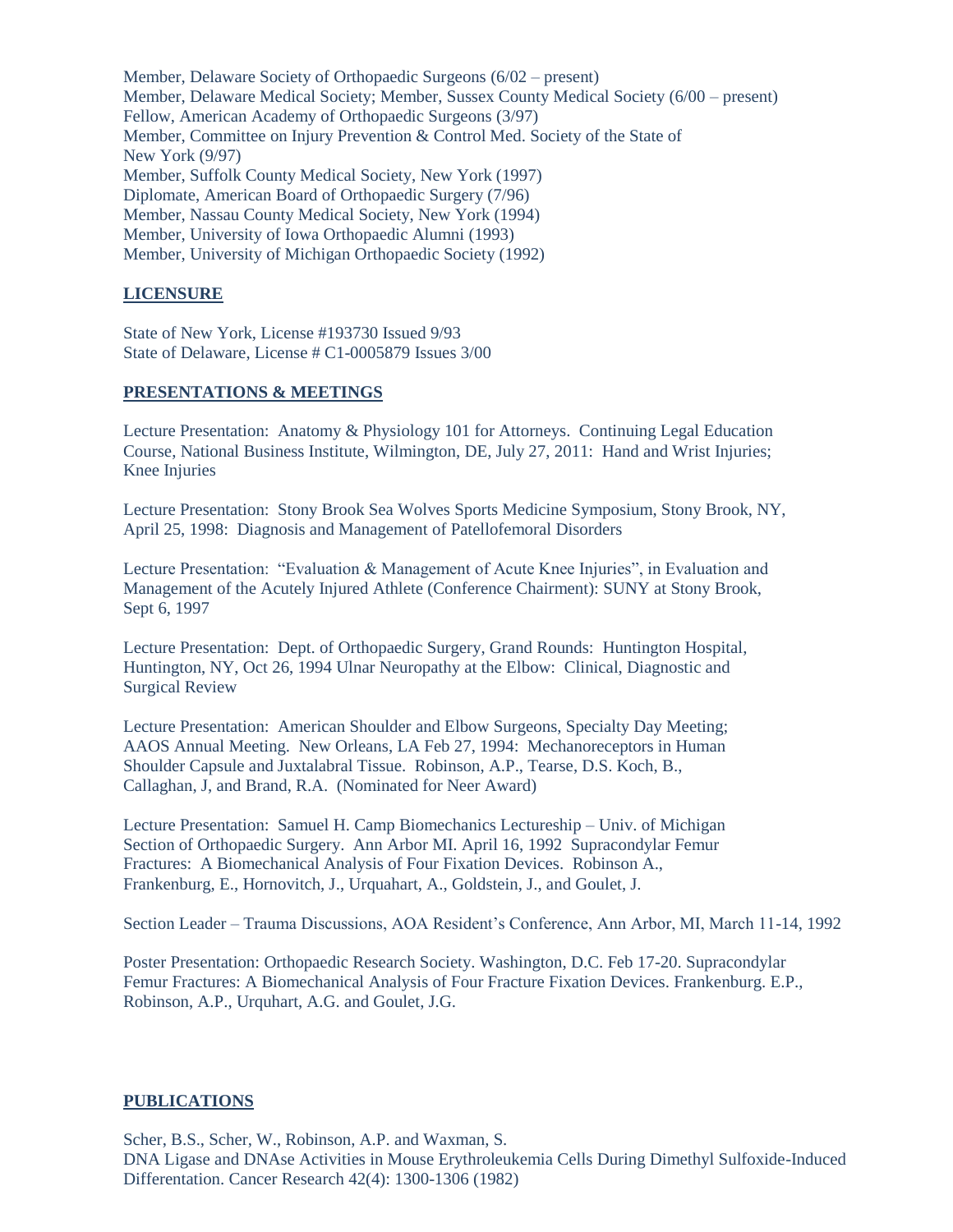Robinson, A.P. Wandering Spleen: Case Report and Review. Mount Sinai Journal of Medicine 55(5):428-432 (1988)

Gilbert, M.S., Robinson, A.P., Glabman, S., Baez, A. and Haimov. M. Carpal Tunnel Syndrome in Patients Who Are Receiving Long-Term Hemodialysis. Journal of Bone and Joint Surgery, 77(A): 1145-1153 (1988)

### **CONTINUING EDUCATION**

American Academy of Orthopaedic Surgeons, Summer Institute: New York. NY. Surgical Technique Courses: Elbow/Wrist/Hand & Foot. 9/8-12/1993 (39 hrs. category I)

Total Hip Anthroplasty: The State of the Art. Albert Einstein College of Medicine, Dept of Orthopaedic Surgery, Bronx, NY 10/1/1993 (8 hrs. category I)

American Academy of Orthopaedic Surgeons (Ann. Meeting). New Orleans, L.A. 2/24-3/1/1993 (46 hrs. category I)

Infection Control and Barrier Precautions. Licensure Requirement of New York State Dept. of Health) Syosset Community Hospital, Syosset, NY. 6/28/1994 (3 hrs. category I)

Arthroscopy Ass'n of North America: Masters Experience Knee Course. Rosemont, IL 7/23-24/1994 (14.5 hrs. category I)

The Campbell Clinic Symposium; Sponsor: Baptist Memorial Hospital. Naples, FL 1/26-29/1995 (15 hrs. category I)

Arthroscopic Surgery of the Shoulder. 12<sup>th</sup> Annual Course: Sponsors. Tri-City Medical Center, Oceanside, CA and UCSD School of Medicine San Diego, CA. 6/14-17/1995

(24 hrs. category I)

Risk Management Seminar: Physician's Reciprocal Insurers. Hauppague, NY. 7/10/1995 (3 hrs. category I)

12th Annual Comprehensive Review Course for Orthopaedic Surgeons. Chicago, IL 3/17-22/1966 American Academy of Orthopaedic Surgeons (40 hrs. category I)

The Campbell Clinic Symposium: Sponsor: Baptist Memorial Hospital- Memphis, TN Marco Island, FL 1/16-19/1997 15 hrs. category I)

Biomet Symposium on Skeletal Trauma. North General Hospital, Sheffield, England.7/17-19/1997 (10 hrs. category I)

Medico-Legal Issues in Risk Management.NY State Soc. of Internal Medicine & MedPro/Frontier Ins. Co. SUNY@Stony Brook. Stony Brook, NY. 3/25/1997 (5 hrs. category I)

Evaluation and Management of the Acutely Injured Athlete. SUNY at Stony Brook, Stony Brook, NY 9/6/1997 (Conference Chairman) (6 hrs. category I)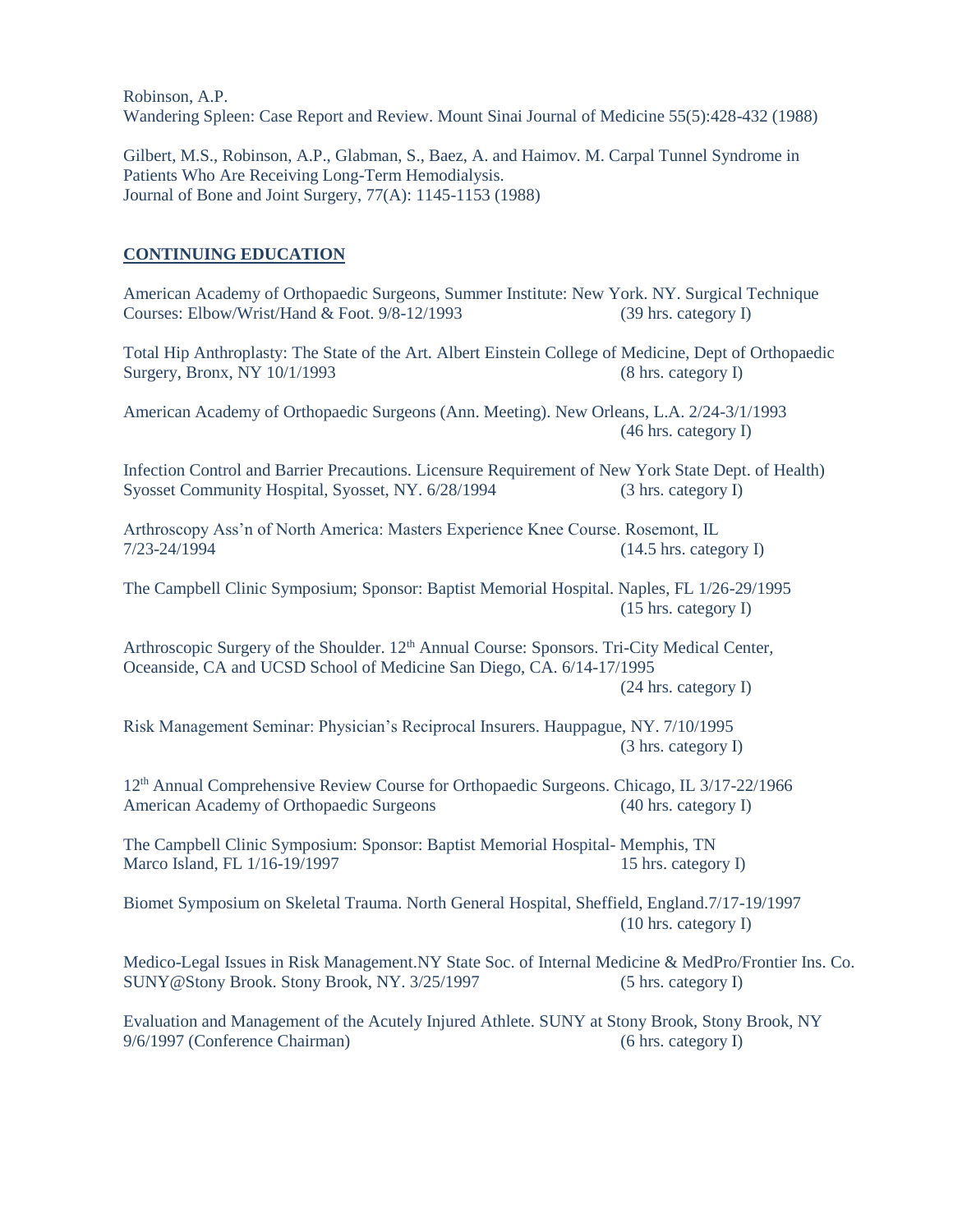American Academy of Orthopaedic Surgeons 65<sup>th</sup> Annual Meeting. New Orleans, LA. 3/19-23/1998 (26.5 hrs. category I)

American Orthopaedic Society for Sports Medicine Specialty Day Meeting. AAOS Annual Meeting. New Orleans, LA 3/22/1998 (6.75 hrs. category I)

Infection Control Precautions. SUNY at Stony Brook. School of Medicine. Stony Brook, NY. 4/8/1998 (3 hrs. category I)

Spinal Stenosis: Diagnosis and Treatment. Sponsor: Arthritis Foundation, Huntington, NY. 5/13/1998 (2 hrs. category I)

Autologous Cultured Chondrocyte (Carticel) Implantation: Basic Science, Clinical Aspects and Bioskills Laboratory. Genzyme Tissue Repair. Melville, NY 11/14/1998 (4 hrs. non-AMA)

Milford Memorial Hospital Tumor Conferences 7/11/01-9/30/01 sponsored thru MSD (1 hr. category I)

Occupational Orthopaedics and Workers' Compensation. A Multidisciplinary Perspective. American Academy of Orthopaedic Surgeons. 11/10-12/00 Baltimore, MD

(22 hrs. category I)

2001 Trauma Update. Sponsors: Slack Incorporated / Zimmer. New York, NY 12/01/01 (9.5 hrs. category I)

Arthroscopy Association of North America Annual Meeting. Washington, D.C. 4/25-28/02 (13.75 hrs. category I)

Advances in the Evaluation/Treatment of Shoulder Instability, AANA Meeting, Washington, D.C. (Instructional Course), 4/25/02 (1.5 hrs. category I)

New Frontiers in the Treatment of Articular Cartilage Injuries, AANA Meeting, Washington, D.C. (Instructional Course), 4/26/02 (1.5 hrs. category I)

Five-Star Customer Service. Sponsors: Bayhealth, Medical Society of Delaware. Dover, DE 5/12/02 (4 hrs. category I)

Advances in Orthopaedics: Joint Reconstructive Program: Sponsor: Depuy, Hilton Head, SC 10/2-6/02 (12 hrs. category I)

Advances in Orthopaedics – 2002: Total Joint Reconstruction. Sponsor: HealthStream Self-Study, 3/4/02 (10 hrs. category I)

Solving the Riddle of the Wrist: Diagnosis, Management & Rehab.: Sponsor: American Society for Surgery of the Hand. Philadelphia, P.A. 3/08-10/2003 (23 hrs. category I)

Safeguarding Your Practice in Uncertain Times. Sponsor: MSD, Dover, DE 6/1/03 (1 hr. category I)

Advanced Concepts in ACI (Autologous Chondrocyte Implantation); Sponsor: Genzyme Biosurgery. Charlotte, NC 6/28/03 (3 hrs. non-AMA)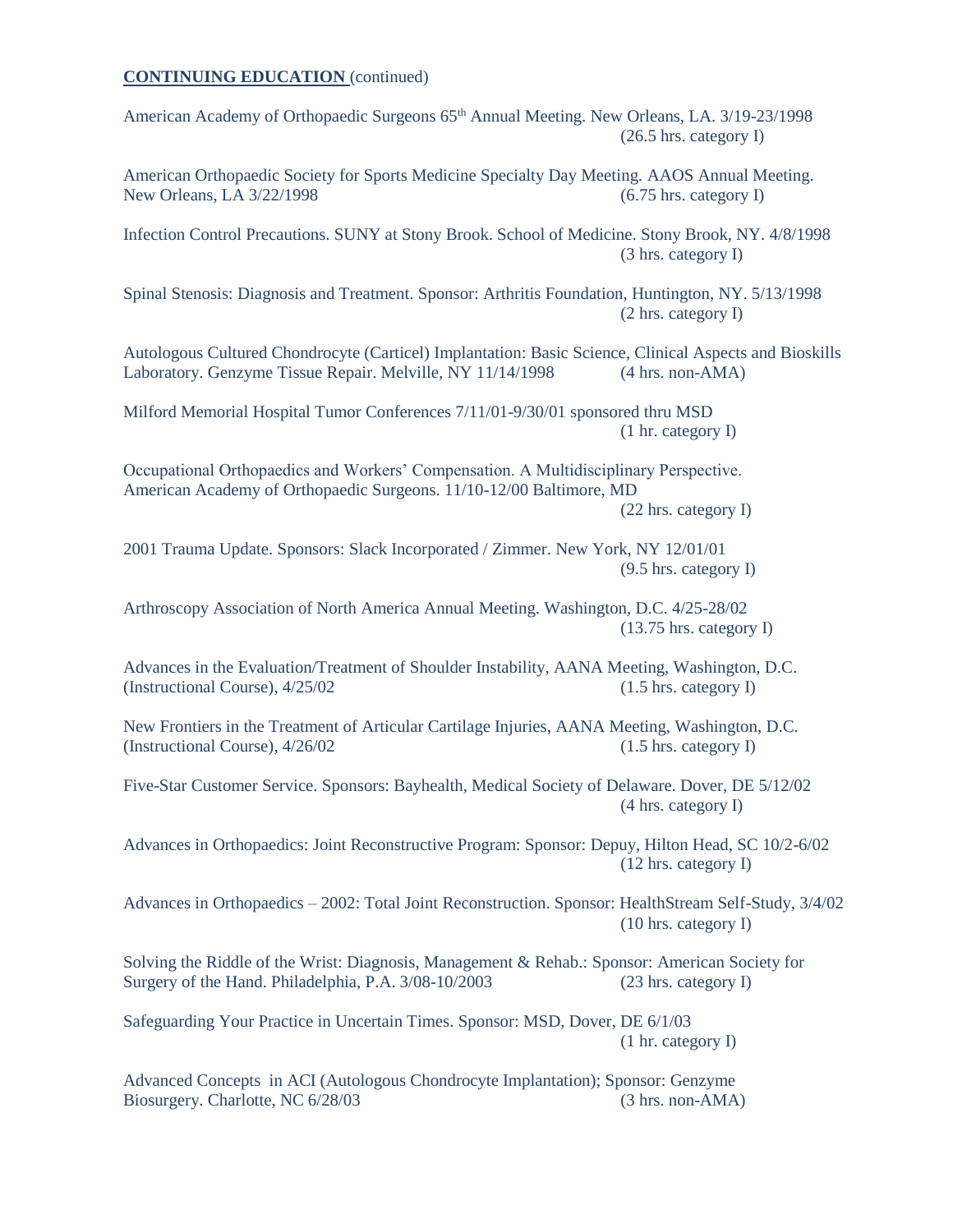Advanced Technologies in Total Joint Replacement – The Anderson Orthopaedic Clinic. Sponsor: DePuy. Alexandria, VA 9/4-5/2003 (16 hrs. non-AMA)

Delaware Society of Orthopaedic Surgeons 2003 Annual Meeting. Wilmington, DE. 11/07/03 (2.25 hrs. category I)

Treatment of Complex Shoulder Problems – First International Symposium. University of Florida Orthopaedic Institute. Tampa, FL 1/14-17/2004 (17 hrs. category I)

Treatment of Complex Shoulder Problems – Current Concepts in Shoulder Arthroplasty; Sponsor: Tornier. Williamsburg, VA 5/22-23/2004 (10 hrs. non-AMA)

How to be a Successful Independent Medical Examiner; Sponsor: SEAK.Inc. Falmouth,MA 8/12-13/2004 (14 hrs. category I)

Delaware Society of Orthopaedic Surgeons 2004 Annual Meeting. Sponsor: Medical Society of Delaware. Newark, DE 10/4/04 4.5 hrs. category I)

EMR: Where Are We Now and Where Are We Going? Sponsors: MSD & MMH – Milford, DE 10/27/04 (1.5 hrs. category I)

Aequalis Reversed Shoulder Prosthesis Training. Univ. Pittsburgh Medical Ctr., Sponsor: Tornier. Pittsburgh, PA 01/01/05 (5 hrs. non-AMA)

American Association of Orthopaedic Surgeons Annual Meeting. Washington, D.C. 02/23-27/2005 (28 hrs. category I)

AO/AS IF Advanced Symposium: Solutions Course for Fracture Fixation Problems. Hamilton, Bermuda. 04/6-9/2005 (28 hrs. category I)

Delaware Society of Orthopaedic Surgeons 2005 (Meeting Supervisor) Annual Meeting. Dover, DE  $11/04/05$  (3.5 hrs. category I)

American Board of Orthopaedic Surgery Re-Certification Credits (from AMA) 1/06 (10 hrs. category I)

Delaware Society of Orthopaedic Surgeons 2006 Annual Meeting. Newark, DE 10/06 (3.5 hrs. category I)

Delaware Society of Orthopaedic Surgeons 2007 Annual Meeting 09/28/07, Newark, DE (3.5 hrs. category I)

Viscosupplementation for Osteoarthritis of the Knee (On-line, Postgraduate Institute for Medicine) 02/07/08 (1 hr. category I)

7 th Annual Southeast Trauma Symposium: Sponsor: Univ. of South Florida. Destin, FL 07/31-8/02, 2008 (17.25 hrs. category I)

1 st Annual Delaware Orthopaedic Symposium, Wilmington, DE 11/01/08

(4 hrs. category I)

Planetree Physician Retreat: Sponsor: Bayhealth Medical Center. Milford, DE 11/06/08 (2.5 hrs. category I)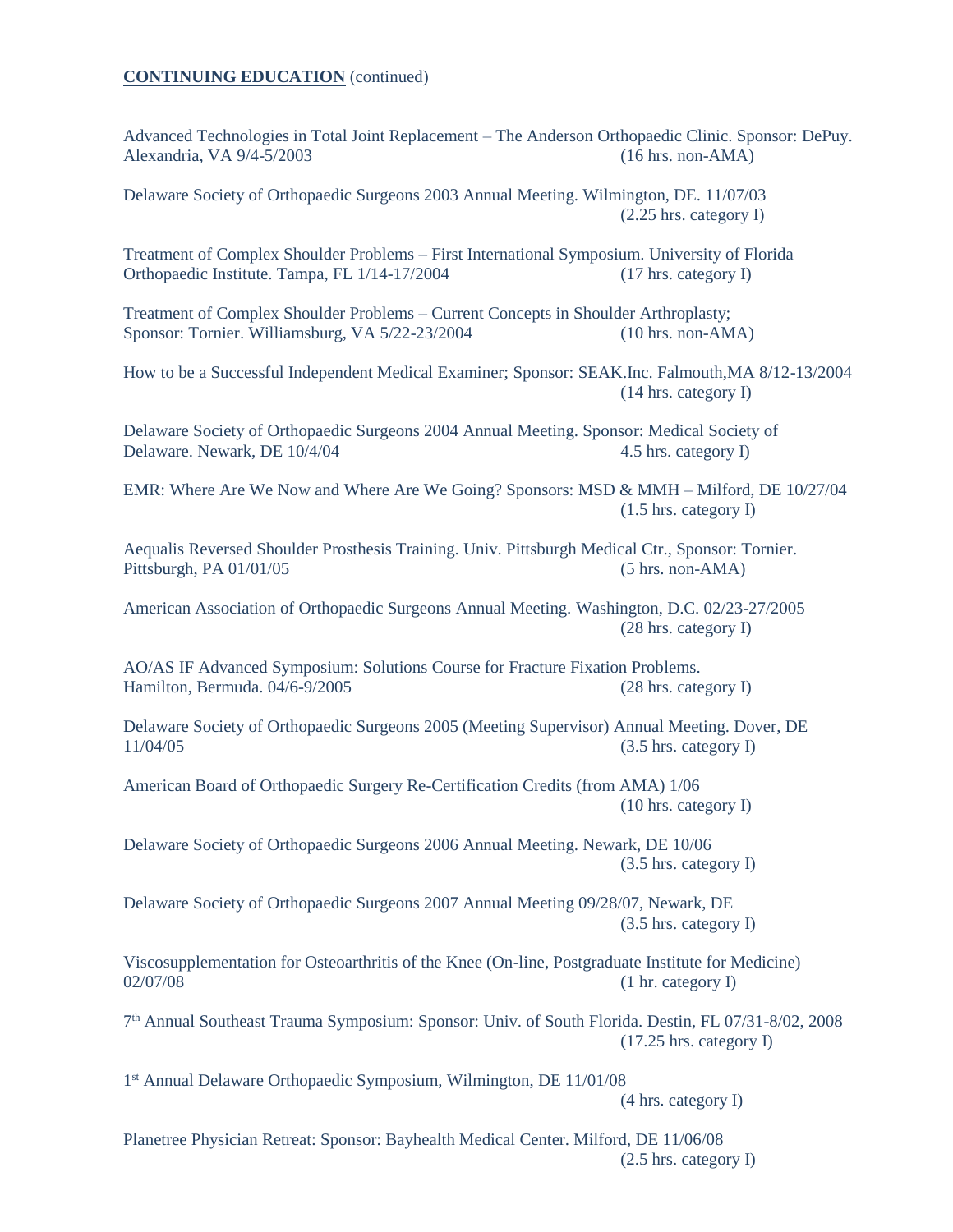AO/ASIF Southeastern Regional Fracture Summit, Charleston, SC 12/05-07/08 (12 hrs. category I)

Chondroitin & Glucosamine: Hype or Hope for Osteoarthritis? Sponsor: MedScape Orthopaedics (On-line) 02/04/09 (0.25 hr. category I)

Delaware Health Information Technology Symposium & Expo. Sponsor: MSD. Dover, DE 5/12/09 (2 hrs. category I)

Upper Extremities Training Course (Elbow, partial & total arthroplasty; Shoulder, partial, total & Reverse total arthroplasty) Sponsor: Biomet. Baltimore, MD 08/06-07/2009 (10 hrs. non-AMA)

The Oxford Partial Knee Advanced Instructional Course (FDA prerequisite), Sponsor: Biomet.

Chicago, IL 09/10-11/2009 (10 hrs. non-AMA)

2<sup>nd</sup> Annual Delaware Orthopaedic Symposium: Sponsor: Med. Society of Delaware. Newark, DE 10/10/09 (3.5 hrs. category I)

Vascular Medicine Update; Sponsors: Bayhealth Medical Center & MSD. Dover, DE 10/22/09 (2.5 hrs. category I)

2<sup>nd</sup> Annual Delaware Valley Orthopaedic Trauma Symposium: Fracture Management in the Elderly. Temple Univ. School of Medicine, Philadelphia, PA 6/11/10 (12 hrs. category I)

The Delaware General Assembly's 2010 Actions Affecting the Physician's Duty to Report Unprofessional Conduct; Sponsor: Med. Society of Delaware, Rehoboth Beach, DE. 9/14/10 (2 hrs. category I)

Risk Management Consult: Avoiding Surgical Systems Failures. Sponsor: MedRisk; On-Line Course  $2/2/11$  (5 hrs. category I)

AMA Guides to the Evaluation of Permanent Impairment 5<sup>th</sup> Edition. Sponsor: Marshall University, Joan C. Edwards School of Medicine, WV. Tampa, FL. 2/18/2011 (8 hrs. category I)

AMA Guides to the Evaluation of Permanent Impairment, 6<sup>th</sup> Edition. Sponsor: Marshall University, Joan C. Edwards School of Medicine, WV. Tampa, FL. 2/19-20/2011 (15 hrs. category I)

Pain Management Virtual Congress Symposium 2012. The Johns Hopkins University School of Medicine. Baltimore, MD. 8/1-2/2012 (9 hrs. category I)

11th Annual Regional Anesthesia and Acute Pain Symposium. New York School of Regional Anesthesia. St. Luke's/Roosevelt Hospital. Columbia University College of Physicians and Surgeons. New York, NY. 9/22-23/2012 (12 hrs. category I)

Basic Life Support for Healthcare Providers. American Heart Association. Univ. of Delaware, Newark DE. 1/12/2013 (3 hrs. category I)

How to Start, Build and Run a Successful IME Practice. SEAK Incorporated; Naples, FL. 2/08-09/2013 (14 hrs. category I)

Focus on Federal Compliance: Preventing Healthcare Fraud and Abuse. Third Edition. Medical Risk Management, Inc., Internet-Based CME Course;  $3/10/2013$  (2 hrs. category I)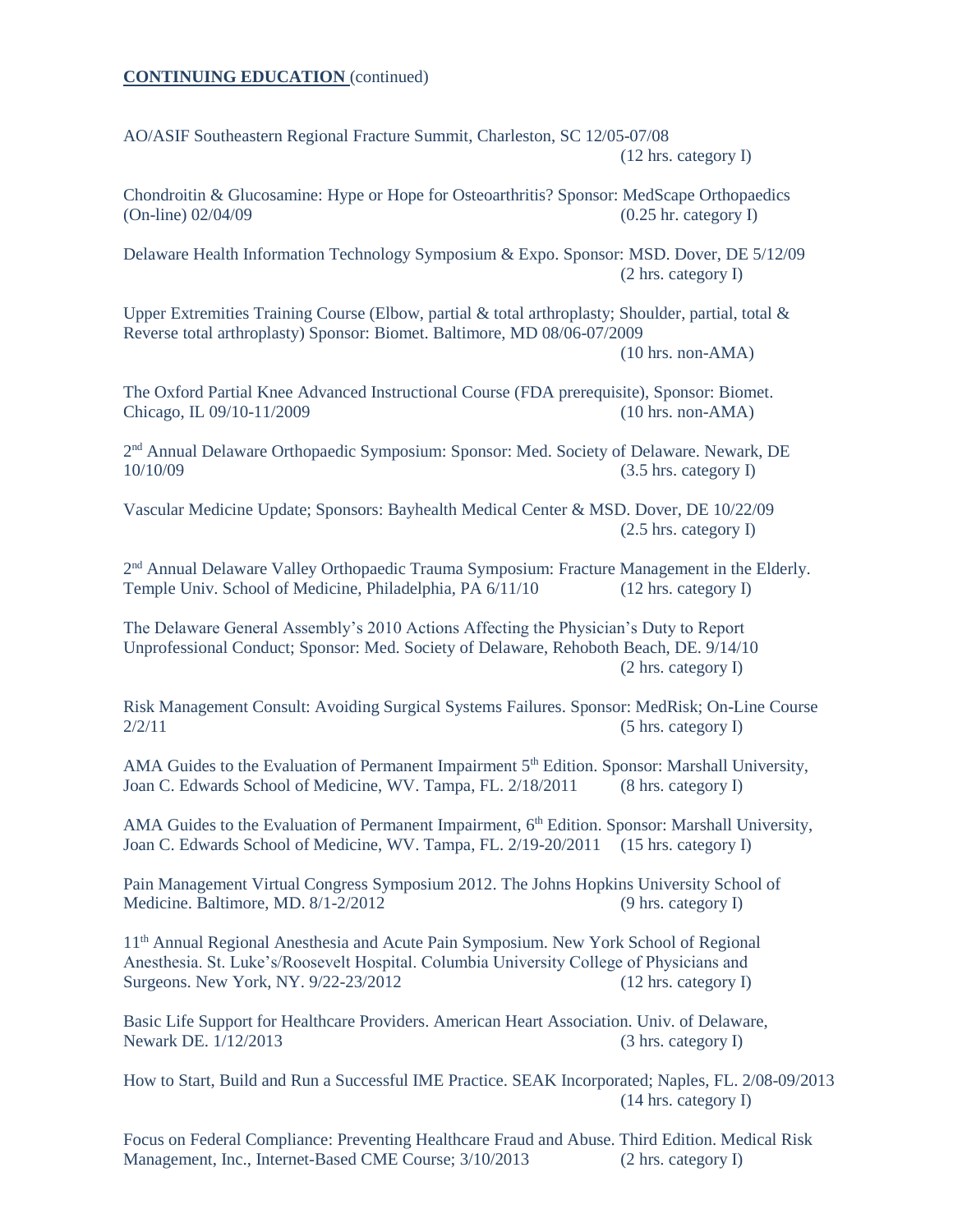Spotlight on Patient Safety: Preventing Medical Errors, Second Edition. Medical Risk Management, Inc., Internet-Based CME Course; 3/10/2013 (6 hrs. category I)

Radial Nerve Palsy. Orthopaedic Knowledge Online Journal, AAOS (2 hrs. category I)

How to Start, Build and Run a Successful Consulting Practice. SEAK Inc.: Clearwater, FL; 2/05-06/2015 (14 hrs. category I)

Who Should Get Extended-Release or Long-Acting Opioid Therapy?, a COPE (Collaborative Opioid Prescribing Education) Program offering. University of Washington School of Medicine; 02/25/2015 (1 hr. category I)

Basic Life Support Re-Certification, ACLS Certification Institute. Virginia Commonwealth Univ. Dept. of Anesthesiology;  $2/27/2015$  (2 hrs. non-category I)

Risk Evaluation and Mitigation Strategy (REMS) Training Program for Extended Release and Long-Acting Opiod Analgesics, Univ. of Cincinnati; 2/27/2015 (4.5 hrs. category I)

Orthopaedic Knowledge Update Vol. 11 – Online Self-Assessment Examination, AAOS: 03/23/15 (20 hrs. category I)

Orthopaedic Knowledge Update Vol. 11 – Home Study Program, AAOS: 03/23/15 (12 hrs. category I)

AMA Guides to the Evaluation of Permanent Impairment,  $6<sup>th</sup>$  Edition. Sponsor: Marshall University, Joan C. Edwards School of Medicine, WV. Orlando, FL. 03/12/16 (8 hrs. category I)

Causation, What Does the Science Say?, Sponsor: Marshall University, Joan C. Edwards School of Medicine, WV. Orlando, FL. 03/11/16 (4 hrs. category I)

Clinical Practice Evidence-Backed Guidelines. Sponsor: Marshall University, Joan C. Edwards School of Medicine, WV. Orlando, FL. 03/11/16 (4 hrs. category I)

Advanced Case Studies for AMA Guides 6<sup>th</sup> Edition. Sponsor: Marshall University, Joan C. Edwards School of Medicine, WV. Orlando, FL. 03/13/16 (4 hrs. category I)